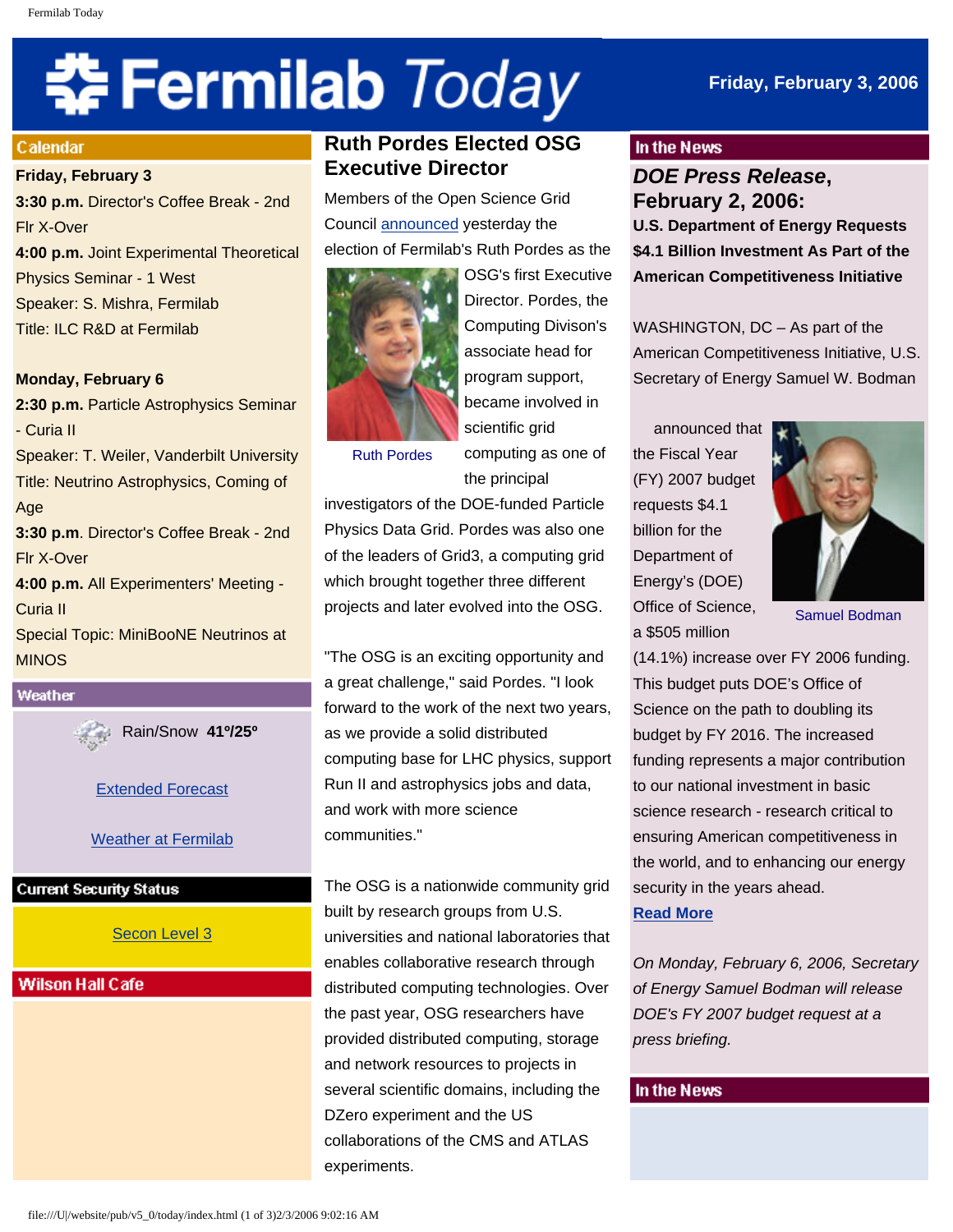#### **Friday, February 3**

- Old Fashioned Ham & Bean
- Black & Blue Cheese Burger
- Summer Herb Cod
- Stuffed Manicotti
- Roasted Veggie & Provolone Panini
- Assorted Personal Size Pizzas
- Vegetarian Stir Fry

#### **[Upcoming Menu](http://lss.fnal.gov/cafe/1-9-14.html)**

#### **Chez Leon**

**Wednesday, February 8 Lunch** -Raspberry Chicken -Spinach Risotto -Mocha Cake

**Thursday, February 9 Dinner** BOOKED

#### [Chez Leon Menu](http://lss.fnal.gov/chezleon/index.html)

Call x4512 to make your reservation.

#### **Search**

**Search the Fermilab Today Archive**

search

#### **Info**

Fermilab Today is online at: [http://www.](http://www.fnal.gov/today/) [fnal.gov/today/](http://www.fnal.gov/today/)

Send comments and suggestions to [today@fnal.gov](mailto:today@fnal.gov)

[Hurricane Relief Page](http://www.fnal.gov/pub/today/katrina_relief.html)

[Fermilab Today archive](http://www.fnal.gov/pub/today/archive.html)

[Fermilab Today PDF Version](http://www.fnal.gov/pub/today/archive.html)

[Fermilab Result of the Week archive](http://www.fnal.gov/pub/today/resultoftheweek/index.html)

[Fermilab Safety Tip of the Week archive](http://www.fnal.gov/pub/today/safety/index.html)

[Linear Collider News archive](http://www.fnal.gov/pub/today/linearcollider/index.html)

# **Sloan Digital Sky Survey Featured at American Museum of Natural History**

Sloan Digital Sky Survey is currently featured in the *American Museum of Natural History Science Bulletins*. [The](http://sciencebulletins.amnh.org/astro/f/sdss.20051208/)  [website](http://sciencebulletins.amnh.org/astro/f/sdss.20051208/) explains big astrophysics questions that Sloan is trying to answer, and gives up-to-date information about how they are going about it. Jargon free!

#### **ILC NewsLine**

# **Algorithms Flow at Detector Simulation Workshop**



Full event reconstruction with a particle flow algorithm.

Last month in Boulder, Colorado, about 30 scientists shared ideas and worked together on software problems at the American Linear Collider Physics Group Detector Simulation Workshop.

"This was a software mini-workshop," said SLAC's Norman Graf who was a member of the workshop's Organizing Committee, together with Uriel Nauenberg and Stephen Wagner of the University of Colorado and Anthony Johnson of SLAC. "The goal is to provide an informal atmosphere for people to get together and exchange ideas. We try to get the experts together with the software users in an informal atmosphere, and ask questions, brainstorm and do some design work. This workshop was

## *CERN Press Release***, February 1, 2006: European particle physics sets course for the future**

"Particle physics has an exciting future" : this was the key message emerging from the Open Symposium on particle physics strategy in Europe, which concluded at Orsay, France, today. Organised by the CERN\* [Council Strategy Group](http://council-strategygroup.web.cern.ch/council-strategygroup/), this Symposium is the first of a series of events that will conclude in Lisbon on 14 July 2006, when the Group will present its long-term vision for particle physics in Europe to the 20 European states of the CERN Council.

**[Read More](http://press.web.cern.ch/press/PressReleases/Releases2006/PR02.06E.html)**

### **Announcements**

#### **URA Scholarship Application**

Every year, the University Research Association awards scholarships to children of regular, full-time Fermilab employees with high SAT scores. Applications are available [online](http://lss.fnal.gov/section/URAscholarship.html) now through March 1. Questions about the program may be directed to Jeanelle Smith at x4367.

#### **Pheasant Run Outing**

The Fermilab Recreation Office offers an adult outing with buffet dinner and theater. Pheasant Run Resort & Spa presents "Accomplice" by Rupert Holmes, Saturday, March 4. The price of \$35.00/person includes the dinner buffet and theater, taxes and gratuity. Call or stop by the Recreation Office x5427, x2548 to pick up a brochure and registration form. Deadline is February 17. More information can be found on the [Recreation Web page](http://lss.fnal.gov/recreation/special.html).